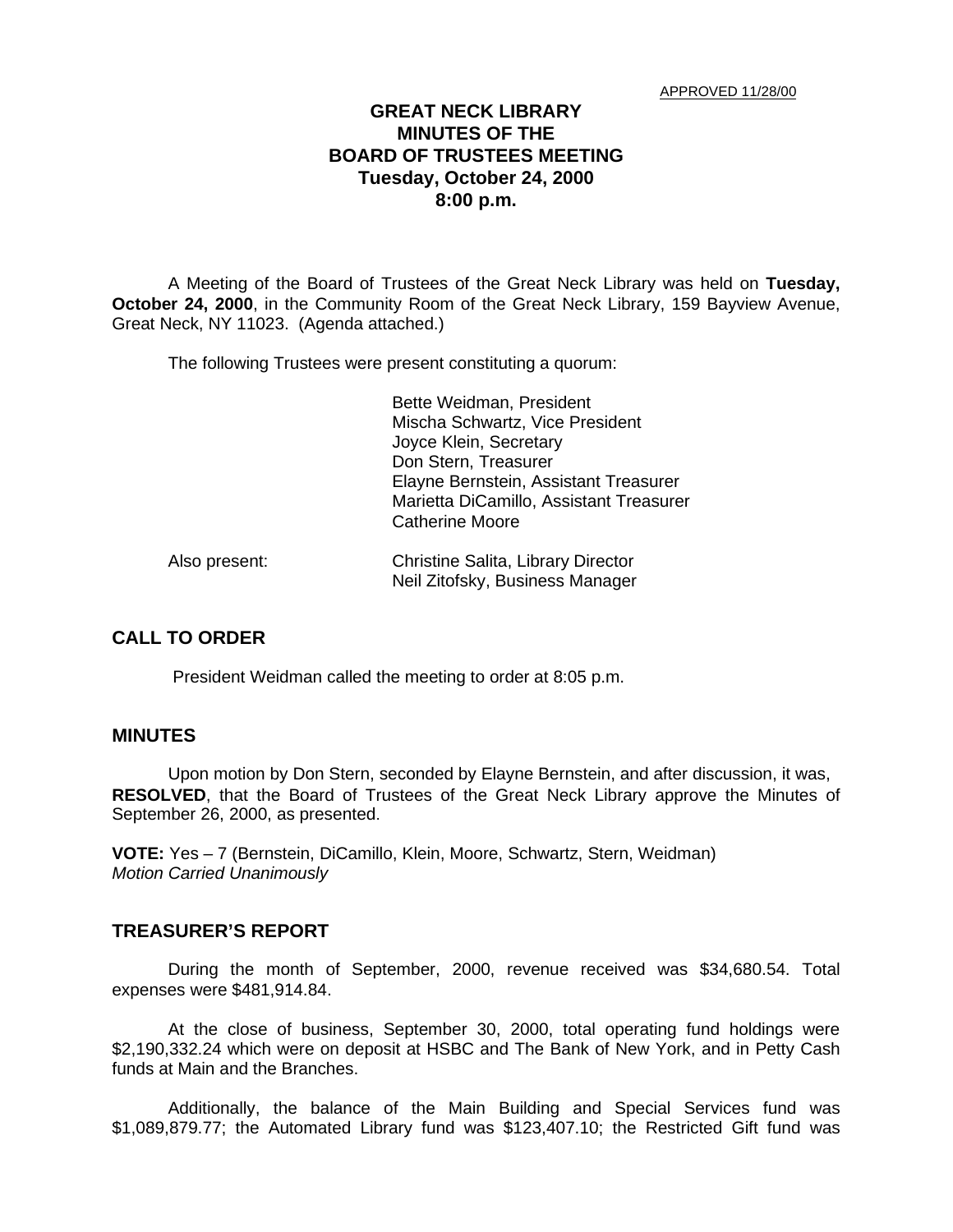Great Neck Library **Page 2 of 5** and 2 of 5 Minutes of the Regular Meeting **Community Community** Construction of the Regular Meeting Community Community Community Community Community Community Community Community Community Community Community Community Community Com of the Board of Trustees 8:00 p.m.

\$42,725.60; the Branch and Special Services fund was \$117,951.69. These funds totaled \$1,373,964.16 on September 30, 2000.

Upon motion by Don Stern, seconded by Mischa Schwartz, and after discussion, it was, **RESOLVED,** that the Board of Trustees of the Great Neck Library, accept the October 24, 2000, Treasurer's Report with the Personnel Changes of September 19, 2000, through October 9, 2000.

**VOTE:** Yes – 7 (Bernstein, DiCamillo, Klein, Moore, Schwartz, Stern, Weidman) *Motion Carried Unanimously*

Upon motion by Don Stern, seconded by Mischa Schwartz, and after discussion, it was, **RESOLVED,** that the Board of Trustees of the Great Neck Library authorize the Treasurer to pay the persons named in the Check Register dated September 19, 2000, through October 20, 2000, Paid-Checks numbered 1039, and 20689 through 20806, and To-Be-Paid Checks numbered 20807 through 20935, the sums set against their respective names, amounting in the aggregate to \$313,004.74

**VOTE:** Yes – 7 (Bernstein, DiCamillo, Klein, Moore, Schwartz, Stern, Weidman) *Motion Carried Unanimously*

## **REPORTS**

Director's Report (attached hereto)

## **CORRESPONDENCE**

**Speaking to their letters**: *Ralene Adler, Murray Wallach*

## **OLD BUSINESS**

### Budget: Transfer of Funds to Automated Library Fund per 2000 Budget

Upon motion by Don Stern, seconded by Catherine Moore**,** and after discussion, it was, **RESOLVED,** that the Board of Trustees of the Great Neck Library authorize the transfer of \$150,000 of unappropriated operating surplus funds from the General Fund to the Automated Library Fund.

**Public Comment:** *Ralene Adler*

**VOTE:** Yes – 7 (Bernstein, DiCamillo, Klein, Moore, Schwartz, Stern, Weidman) *Motion Carried Unanimously*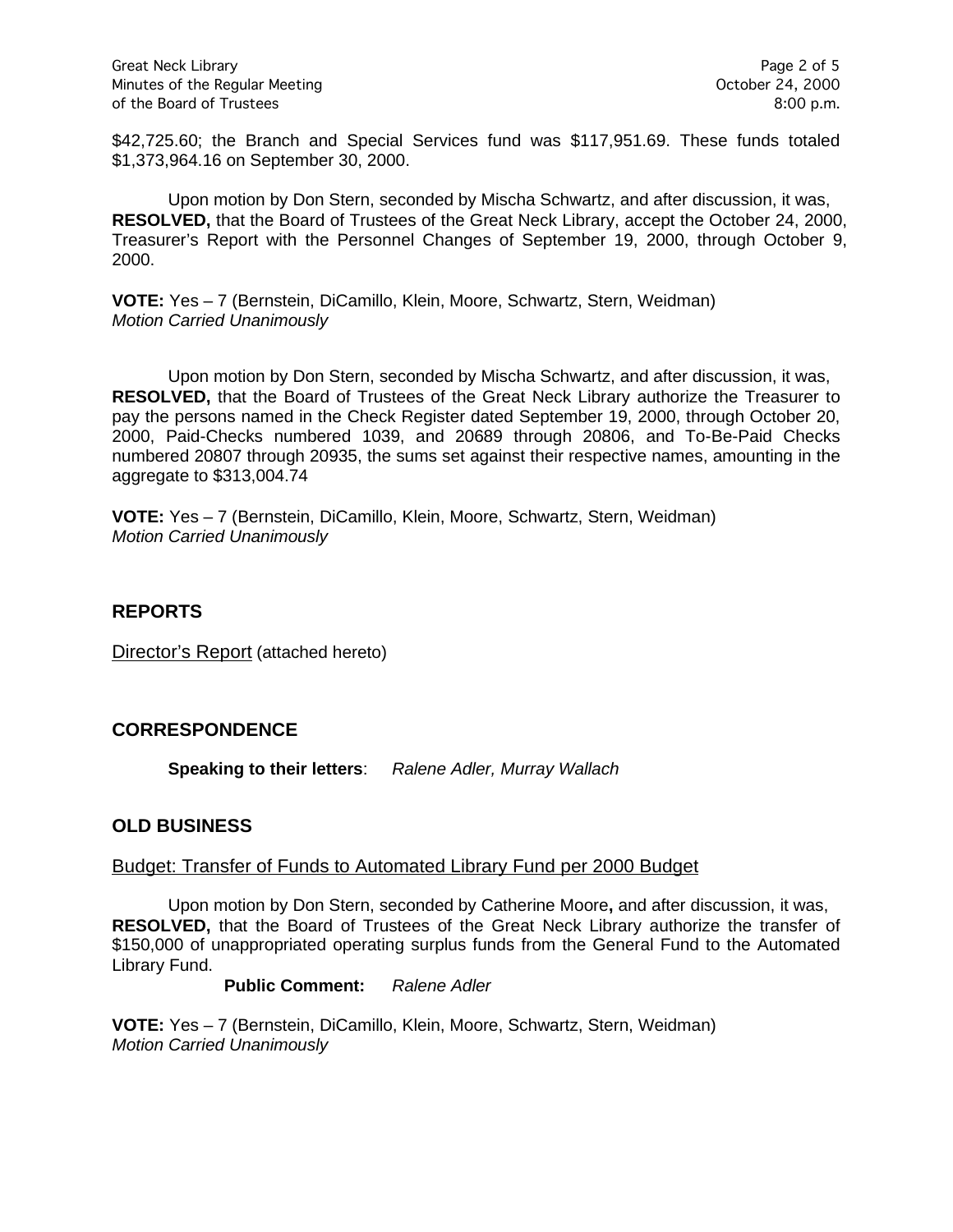## **NEW BUSINESS**

#### Computer Purchase

Upon motion by Mischa Schwartz, seconded by Catherine Moore, and after discussion, it was, **RESOLVED,** that the Board of Trustees of the Great Neck Library authorize the purchase of computer hardware and peripherals, as per the attached schedule, at a maximum cost of \$90,362, of which \$74,000 is to be charged to the Automated Library Fund, and the balance of up to \$16,362 is to be charged to the Computer Hardware line of the general operating fund.

**VOTE:** Yes – 7 (Bernstein, DiCamillo, Klein, Moore, Schwartz, Stern, Weidman) *Motion Carried Unanimously*

#### Memorial Donations – Restricted Gift Fund

Upon motion by Catherine Moore, seconded by Joyce Klein, and after discussion, it was, **RESOLVED,** that the Board of Trustees of the Great Neck Library authorize the deposit of \$5,000 donated in memory of Benjamin Zeldin by his family in the Restricted Gift Fund with the purpose of said money being to underwrite the cost of a performing arts series relating to Yiddish music and theatre.

**VOTE:** Yes – 7 (Bernstein, DiCamillo, Klein, Moore, Schwartz, Stern, Weidman) *Motion Carried Unanimously*

Upon motion by Mischa Schwartz, seconded by Joyce Klein, and after discussion, it was, **RESOLVED,** that the Board of Trustees of the Great Neck Library authorize the deposit of money realized from the liquidation of securities *(thought to be valued at approximately \$2,500*) donated by Claire Stern in memory of Frank Lesser in the Restricted Gift Fund with the purpose of said money being to support the maintenance and enhancement of the local history collection.

**VOTE:** Yes – 7 (Bernstein, DiCamillo, Klein, Moore, Schwartz, Stern, Weidman) *Motion Carried Unanimously*

#### Excessed Equipment

Upon motion by Elayne Bernstein, seconded by Joyce Klein, and after discussion, it was, **RESOLVED,** that the Board of Trustees of the Great Neck Library declare the equipment on the attached schedule excessed and authorize the Library Director to dispose of same in an appropriate manner.

**VOTE:** Yes – 7 (Bernstein, DiCamillo, Klein, Moore, Schwartz, Stern, Weidman) *Motion Carried Unanimously*

#### Snow Removal

Upon motion by Joyce Klein, seconded by Mischa Schwartz, and after discussion, it was, **RESOLVED,** that the Board of Trustees of the Great Neck Library authorize the renewal of